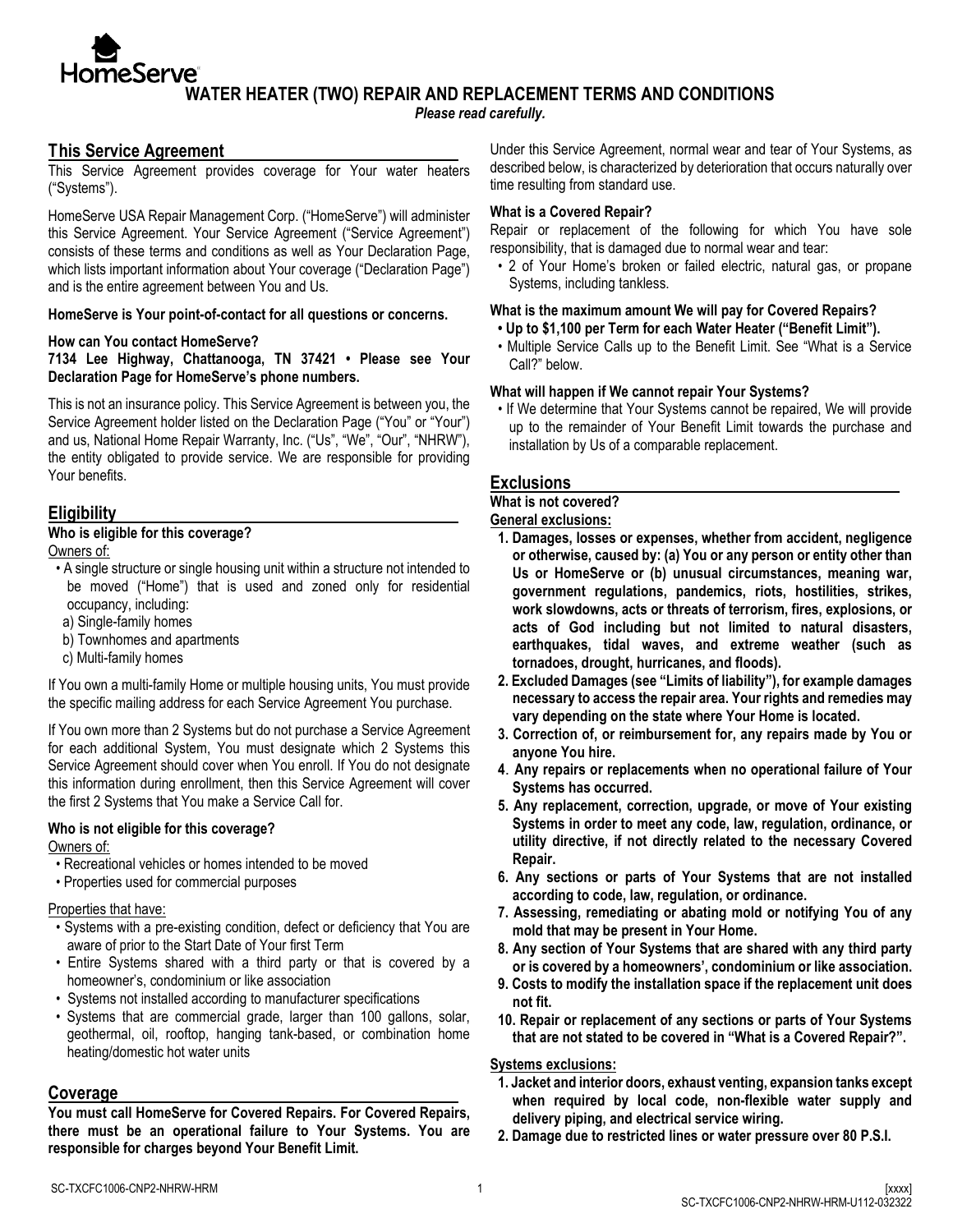# **Service Calls**

## **What is a Service Call?**

A visit to Your Home by one of HomeServe's approved technicians where either work is performed to diagnose and complete a single Covered Repair or it is determined that the repair is not covered ("Service Call").

## **Do You have to pay anything for a Service Call?**

There is no fee to make a Service Call.

## **When can You request a Service Call?**

There is an initial period of 30 days during which You will not be able to request a Service Call ("Waiting Period"), giving You less than 12 full months of coverage in the first Term. For a Service Call requiring a replacement of Your Systems there is an initial 90 day Waiting Period. Upon renewal (if applicable), there will be no Waiting Period.

## **How can You request a Service Call?**

Call HomeServe and a service representative will schedule a Service Call. You will not be reimbursed for work not authorized by HomeServe. Technicians must have safe and clear access to, and safe working conditions at and around, the work area. In order to make a Service Call Your Service Agreement must be active and You must be current with Your payment(s) of the amount You agree to pay for this Service Agreement, as listed on Your Declaration Page ("Price"). Whether Your Systems are to be repaired or replaced is entirely within the discretion of HomeServe.

## **What is the Covered Repair Guarantee?**

For 12 months, We will arrange at Our expense and choice for repair or replacement of Covered Repairs which are defective in materials or workmanship ("Covered Repair Guarantee"). We disclaim any and all statutory or common law warranties (whether express or implied) other than the Covered Repair Guarantee and any implied warranties that cannot be excluded under applicable law.

## **Term, cancellation and renewal**

### **When does this Service Agreement start and how long is it?**

Your Service Agreement begins on the start date listed on Your Declaration Page ("Start Date") and continues for 12 months ("Term").

## **Can You cancel?**

You may cancel at any time by either calling HomeServe or going online to https://www.homeserveusa.com/cancel.

- If You cancel within 30 days of the Start Date, You will receive a full refund less any claims paid by Us.
- If You cancel more than 30 days after the Start Date, You will receive a pro-rata refund less any claims paid by Us.
- If Your local utility or municipality provides similar coverage to You at no charge and You cancel, We will refund the payments You have made less any claims paid by Us. You may be required to provide evidence of the similar coverage.

### **Can We cancel?**

- We may cancel, with no less than 15 days' notice to You: (a) for nonpayment of the Price; (b) if We find that You already have coverage that is the same or similar to the coverage provided by this Service Agreement; (c) if We find that You are ineligible for this coverage; or (d) for Your: (i) fraud; or (ii) misrepresentation of facts that are material to this Service Agreement or benefits provided under it.
- We may cancel for any other reason on 60 days' notice to You.

If We cancel for (a), no refund will be given. If We cancel for (b) or (c), We will refund the payments You have made less any claims paid by Us. In all other cases You will get a pro-rata refund less any claims paid by Us.

You will be notified in writing prior to cancellation. The notice will tell You when Your Service Agreement will be cancelled and why it has been cancelled. The notice period begins when We send the notice to You.

## **Will this Service Agreement automatically renew?**

**Unless You tell Us otherwise, Your Service Agreement will automatically renew at the end of every Term for another 12 months at the then-current renewal price.** We may change the price at renewal. We reserve the right to not offer this Service Agreement upon renewal.

## **Other terms**

#### **How can You contact NHRW?**

59 Maiden Lane, 43rd Floor, New York, NY 10038 • 1-877-382-7818

## **Receiving documents electronically**

If You consent to electronic delivery, You can receive Your Service Agreement and all related documents to the email address listed on Your Declaration Page ("Email Address"). To update Your Email Address or discontinue electronic delivery of Your documents You can call HomeServe or update Your preferences in Your website profile at www.homeserveusa.com.

## **Privacy policy**

HomeServe is serious about the private nature of Your personal data. Please read their Privacy Policy, a link to which can be found at the bottom of every page at www.homeserveusa.com, carefully to fully understand how they collect, share, and protect personal data about You. You can also call HomeServe to request a copy.

#### **Assignment/Amendment**

We may assign this Service Agreement, in whole or in part, at any time without prior notice to You. We may change this Service Agreement (including the Price) and delegate any of Our obligations at Our sole discretion and without Your consent provided We give You 30 days' prior written notice of the changes. The changes will become effective 30 days after We send You the notice. You may not change this Service Agreement or delegate any of Your obligations.

### **Transfer**

You may not transfer this Service Agreement.

### **General**

Should any of these terms and conditions conflict with the laws of Your state they shall be deemed amended so as to comply with those laws. Should certain terms or conditions be held to be invalid or unenforceable, the remainder of these terms and conditions shall remain valid.

### **Responsibility for benefits owed to You**

Our obligations under this Service Agreement are insured under a service contract reimbursement insurance policy. If We fail to pay or to deliver service on a claim within 60 days after proof of loss has been filed, or in the event You cancel and We fail to issue any applicable refund within 60 days after cancellation, You are entitled to make a claim against the insurer, Wesco Insurance Company, Inc. at 59 Maiden Lane, 43rd Floor, New York, NY 10038, 1-877-382-7818.

### **Limits of liability**

**To the fullest extent permitted by applicable law, (1) You agree that We and HomeServe, and both of our respective parents, successors, affiliates, approved technicians and Our and their officers, directors, employees, affiliates, agents, contractors or similar parties acting on behalf of either Us or HomeServe shall not be liable to You or anyone else for: (a) any actual losses or direct damages that exceed the lowest applicable per repair Benefit Limit, or, if there is no maximum Benefit Limit, any actual losses or direct damages that exceed the cost of**